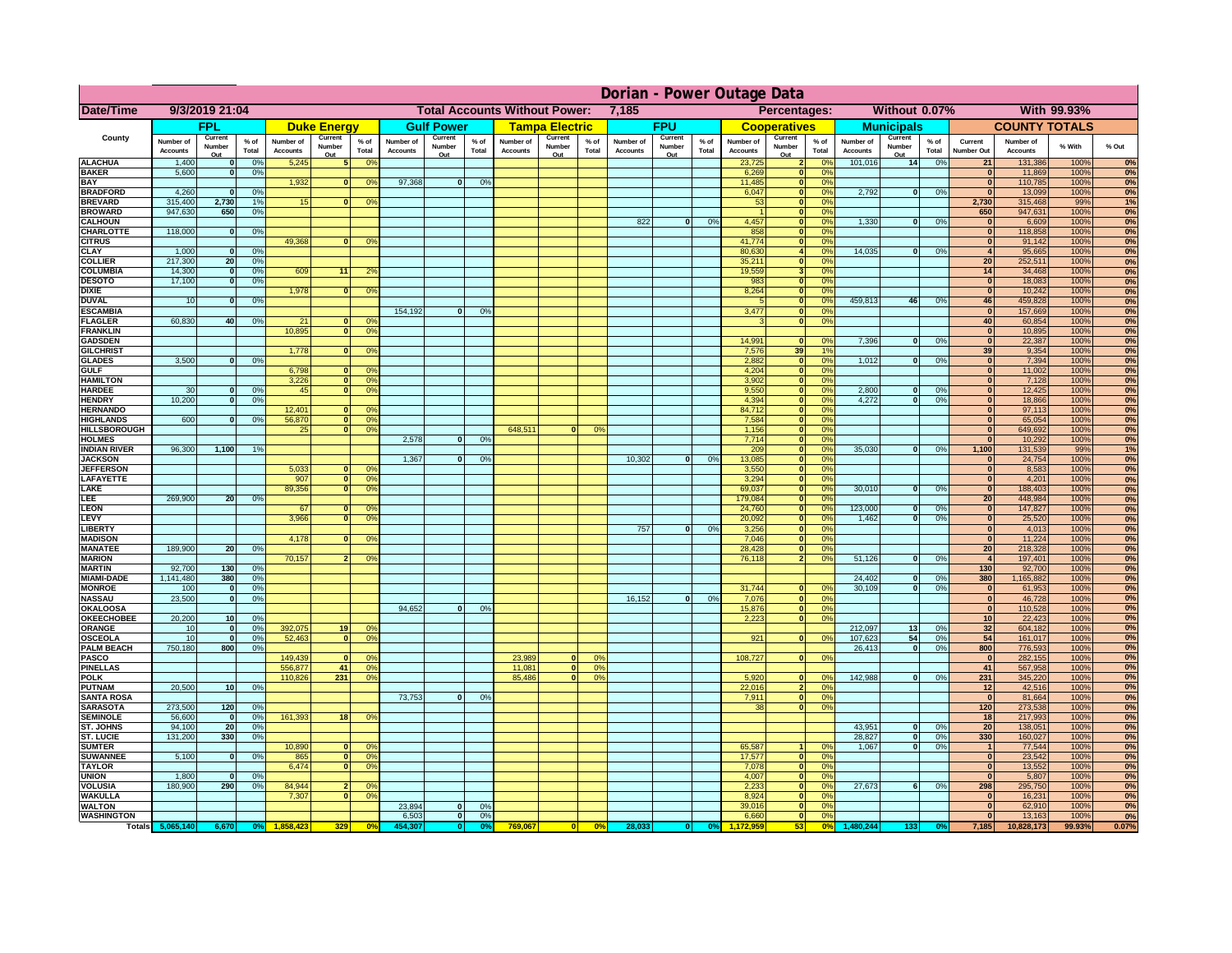# 9/3/2019 9:04 PM T.S. Dorian

| <b>Power Provider</b>                              | County              | <b>Number of Customers</b> | <b>Current Number Out</b> | <b>Outage Percentage</b> | <b>Estimated Restore Time</b> |
|----------------------------------------------------|---------------------|----------------------------|---------------------------|--------------------------|-------------------------------|
|                                                    |                     |                            |                           |                          |                               |
| Florida Power and Light Company                    | <b>BREVARD</b>      | 315,400                    | 2,730                     | 0.87%                    | <b>TBD</b>                    |
| Florida Power and Light Company                    | <b>INDIAN RIVER</b> | 96,300                     | 1,100                     | 1.14%                    | TBD                           |
| Florida Power and Light Company                    | PALM BEACH          | 750,180                    | 800                       | 0.11%                    | <b>TBD</b>                    |
| Florida Power and Light Company                    | <b>BROWARD</b>      | 947,630                    | 650                       | 0.07%                    | <b>TBD</b>                    |
| Florida Power and Light Company                    | MIAMI-DADE          | 1,141,480                  | 380                       | 0.03%                    | <b>TBD</b>                    |
| Florida Power and Light Company                    | ST. LUCIE           | 131,200                    | 330                       | 0.25%                    | TBD                           |
| Florida Power and Light Company                    | <b>VOLUSIA</b>      | 180,900                    | 290                       | 0.16%                    | <b>TBD</b>                    |
|                                                    |                     |                            |                           |                          |                               |
| Duke Energy                                        | <b>POLK</b>         | 110,826                    | 231                       | 0.21%                    | TBD                           |
| Florida Power and Light Company                    | <b>MARTIN</b>       | 92,700                     | 130                       | 0.14%                    | <b>TBD</b>                    |
| Florida Power and Light Company                    | SARASOTA            | 273,500                    | 120                       | 0.04%                    | <b>TBD</b>                    |
| St. Cloud (Operated by OUC)                        | <b>OSCEOLA</b>      | 35,853                     | 54                        | 0.15%                    | <b>TBD</b>                    |
| Jacksonville (JEA)                                 | <b>DUVAL</b>        | 440,938                    | 46                        | 0.01%                    | TBD                           |
| <b>Duke Energy</b>                                 | <b>PINELLAS</b>     | 556,877                    | 41                        | 0.01%                    | <b>TBD</b>                    |
|                                                    |                     |                            |                           |                          |                               |
| Florida Power and Light Company                    | <b>FLAGLER</b>      | 60,830                     | 40                        | 0.07%                    | TBD                           |
| Central Florida Electric Cooperative               | <b>GILCHRIST</b>    | 7,572                      | 39                        | 0.52%                    | <b>TBD</b>                    |
| Florida Power and Light Company                    | <b>COLLIER</b>      | 217,300                    | 20                        | 0.01%                    | TBD                           |
| Florida Power and Light Company                    | LEE                 | 269,900                    | 20                        | 0.01%                    | <b>TBD</b>                    |
| Florida Power and Light Company                    | MANATEE             | 189,900                    | 20                        | 0.01%                    | TBD                           |
|                                                    |                     |                            |                           |                          |                               |
| Florida Power and Light Company                    | ST. JOHNS           | 94,100                     | 20                        | 0.02%                    | <b>TBD</b>                    |
| Duke Energy                                        | ORANGE              | 392,075                    | 19                        | 0.00%                    | TBD                           |
| <b>Duke Energy</b>                                 | SEMINOLE            | 161,393                    | 18                        | 0.01%                    | <b>TBD</b>                    |
| Gainesville (Gainesville Regional Utilities - GRU) | <b>ALACHUA</b>      | 94,612                     | 14                        | 0.01%                    | TBD                           |
| Orlando (Orlando Utilities Commission - OUC)       | <b>ORANGE</b>       | 197,030                    | 13                        | 0.01%                    | <b>TBD</b>                    |
| <b>Duke Energy</b>                                 | <b>COLUMBIA</b>     | 609                        | 11                        | 1.81%                    | TBD                           |
|                                                    |                     |                            |                           |                          |                               |
| Florida Power and Light Company                    | OKEECHOBEE          | 20,200                     | 10                        | 0.05%                    | <b>TBD</b>                    |
| Florida Power and Light Company                    | PUTNAM              | 20,500                     | 10                        | 0.05%                    | TBD                           |
| New Smyrna Beach (Utilities Commission - UCNSB)    | <b>VOLUSIA</b>      | 27,673                     | 6                         | 0.02%                    | <b>TBD</b>                    |
| <b>Duke Energy</b>                                 | <b>ALACHUA</b>      | 5,245                      | 5                         | 0.10%                    | TBD                           |
| Clay Electric Cooperative                          | <b>CLAY</b>         | 80,630                     | $\overline{4}$            | 0.00%                    | Restored                      |
|                                                    |                     |                            |                           |                          |                               |
| Clay Electric Cooperative                          | COLUMBIA            | 17,599                     | 3                         | 0.02%                    | $24$                          |
| Clay Electric Cooperative                          | <b>ALACHUA</b>      | 22,855                     | $\overline{2}$            | 0.01%                    | $24$                          |
| Clay Electric Cooperative                          | PUTNAM              | 22,016                     | $\overline{2}$            | 0.01%                    | Restored                      |
| <b>Duke Energy</b>                                 | <b>MARION</b>       | 70,157                     | $\overline{2}$            | 0.00%                    | <b>TBD</b>                    |
| Duke Energy                                        | <b>VOLUSIA</b>      | 84,944                     | $\overline{2}$            | 0.00%                    | TBD                           |
|                                                    |                     |                            |                           |                          |                               |
| Sumter Electric Cooperative, Inc.                  | <b>MARION</b>       | 58,995                     | $\overline{2}$            | 0.00%                    | Restored                      |
| Sumter Electric Cooperative, Inc.                  | <b>SUMTER</b>       | 64,650                     | $\mathbf{1}$              | 0.00%                    | <b>TBD</b>                    |
| Central Florida Electric Cooperative               | <b>ALACHUA</b>      | 870                        | $\mathbf 0$               | 0.00%                    | <b>TBD</b>                    |
| Central Florida Electric Cooperative               | <b>DIXIE</b>        | 7,651                      | $\pmb{0}$                 | 0.00%                    | TBD                           |
| Central Florida Electric Cooperative               | LAFAYETTE           | 8                          | $\pmb{0}$                 | 0.00%                    | <b>TBD</b>                    |
| Central Florida Electric Cooperative               | LEVY                | 17,714                     | $\pmb{0}$                 | 0.00%                    | TBD                           |
|                                                    |                     |                            |                           |                          |                               |
| Central Florida Electric Cooperative               | <b>MARION</b>       | $\overline{9}$             | $\mathbf{0}$              | 0.00%                    | <b>TBD</b>                    |
| Chattahoochee Electric                             | GADSDEN             | 1,173                      | $\pmb{0}$                 | 0.00%                    | <b>TBD</b>                    |
| Choctawhatchee Electric Cooperative                | <b>HOLMES</b>       | 320                        | $\mathbf{0}$              | 0.00%                    | <b>TBD</b>                    |
| Choctawhatchee Electric Cooperative                | <b>OKALOOSA</b>     | 15,876                     | $\pmb{0}$                 | 0.00%                    | <b>TBD</b>                    |
| Choctawhatchee Electric Cooperative                | <b>SANTA ROSA</b>   | 132                        | $\mathbf 0$               | 0.00%                    | <b>TBD</b>                    |
|                                                    |                     |                            | $\pmb{0}$                 |                          | TBD                           |
| Choctawhatchee Electric Cooperative                | <b>WALTON</b>       | 38,913                     |                           | 0.00%                    |                               |
| City of Alachua                                    | <b>ALACHUA</b>      | 4,506                      | $\pmb{0}$                 | 0.00%                    | <b>TBD</b>                    |
| City of Bartow                                     | POLK                | 12,074                     | $\mathbf 0$               | 0.00%                    | TBD                           |
| City of Blountstown                                | CALHOUN             | 1,330                      | $\pmb{0}$                 | 0.00%                    | <b>TBD</b>                    |
| City of Bushnell                                   | SUMTER              | 1,067                      | $\pmb{0}$                 | 0.00%                    | TBD                           |
| City of Clewiston                                  | <b>HENDRY</b>       |                            | $\pmb{0}$                 | 0.00%                    | TBD                           |
|                                                    |                     | 4,272                      |                           |                          |                               |
| City of Fort Meade                                 | <b>POLK</b>         | 2,379                      | $\pmb{0}$                 | 0.00%                    | TBD                           |
| City of Havana                                     | GADSDEN             | 1,455                      | $\pmb{0}$                 | 0.00%                    | TBD                           |
| City of Leesburg                                   | LAKE                | 24,500                     | 0                         | 0.00%                    | TBD                           |
| City of Moore Haven                                | <b>GLADES</b>       | 1,012                      | $\pmb{0}$                 | 0.00%                    | TBD                           |
| City of Mount Dora                                 | LAKE                | 5,510                      | $\pmb{0}$                 | 0.00%                    | TBD                           |
|                                                    | <b>ALACHUA</b>      | 1,898                      | $\pmb{0}$                 | 0.00%                    | <b>TBD</b>                    |
| City of Newberry                                   |                     |                            |                           |                          |                               |
| City of Quincy                                     | GADSDEN             | 4,768                      | $\pmb{0}$                 | 0.00%                    | TBD                           |
| City of Starke                                     | <b>BRADFORD</b>     | 2,792                      | $\pmb{0}$                 | 0.00%                    | <b>TBD</b>                    |
| City of Tallahassee                                | LEON                | 123,000                    | $\pmb{0}$                 | 0.00%                    | TBD                           |
| City of Vero Beach                                 | <b>INDIAN RIVER</b> | 35,030                     | $\pmb{0}$                 | 0.00%                    | <b>TBD</b>                    |
| City of Wauchula                                   | HARDEE              | 2,800                      | $\pmb{0}$                 | 0.00%                    | TBD                           |
|                                                    |                     |                            | $\pmb{0}$                 |                          |                               |
| City of Williston                                  | LEVY                | 1,462                      |                           | 0.00%                    | TBD                           |
| City of Winter Park                                | ORANGE              | 14,947                     | 0                         | 0.00%                    | TBD                           |
| Clay Electric Cooperative                          | <b>BAKER</b>        | 2,602                      | $\pmb{0}$                 | 0.00%                    | TBD                           |
| Clay Electric Cooperative                          | <b>BRADFORD</b>     | 6,047                      | $\pmb{0}$                 | 0.00%                    | $24$                          |
| Clay Electric Cooperative                          | <b>DUVAL</b>        | 5                          | $\pmb{0}$                 | 0.00%                    | TBD                           |
| Clay Electric Cooperative                          | <b>FLAGLER</b>      | 3                          | $\pmb{0}$                 | 0.00%                    | TBD                           |
|                                                    |                     |                            |                           |                          |                               |
| Clay Electric Cooperative                          | <b>GILCHRIST</b>    | $\sqrt{4}$                 | $\pmb{0}$                 | 0.00%                    | TBD                           |
| Clay Electric Cooperative                          | LAKE                | 2,319                      | $\pmb{0}$                 | 0.00%                    | Restored                      |
| Clay Electric Cooperative                          | LEVY                | 754                        | $\pmb{0}$                 | 0.00%                    | TBD                           |
| Clay Electric Cooperative                          | <b>MARION</b>       | 17,114                     | $\pmb{0}$                 | 0.00%                    | Restored                      |
| Clay Electric Cooperative                          | SUWANNEE            | 6                          | $\pmb{0}$                 | 0.00%                    | TBD                           |
|                                                    |                     |                            |                           |                          |                               |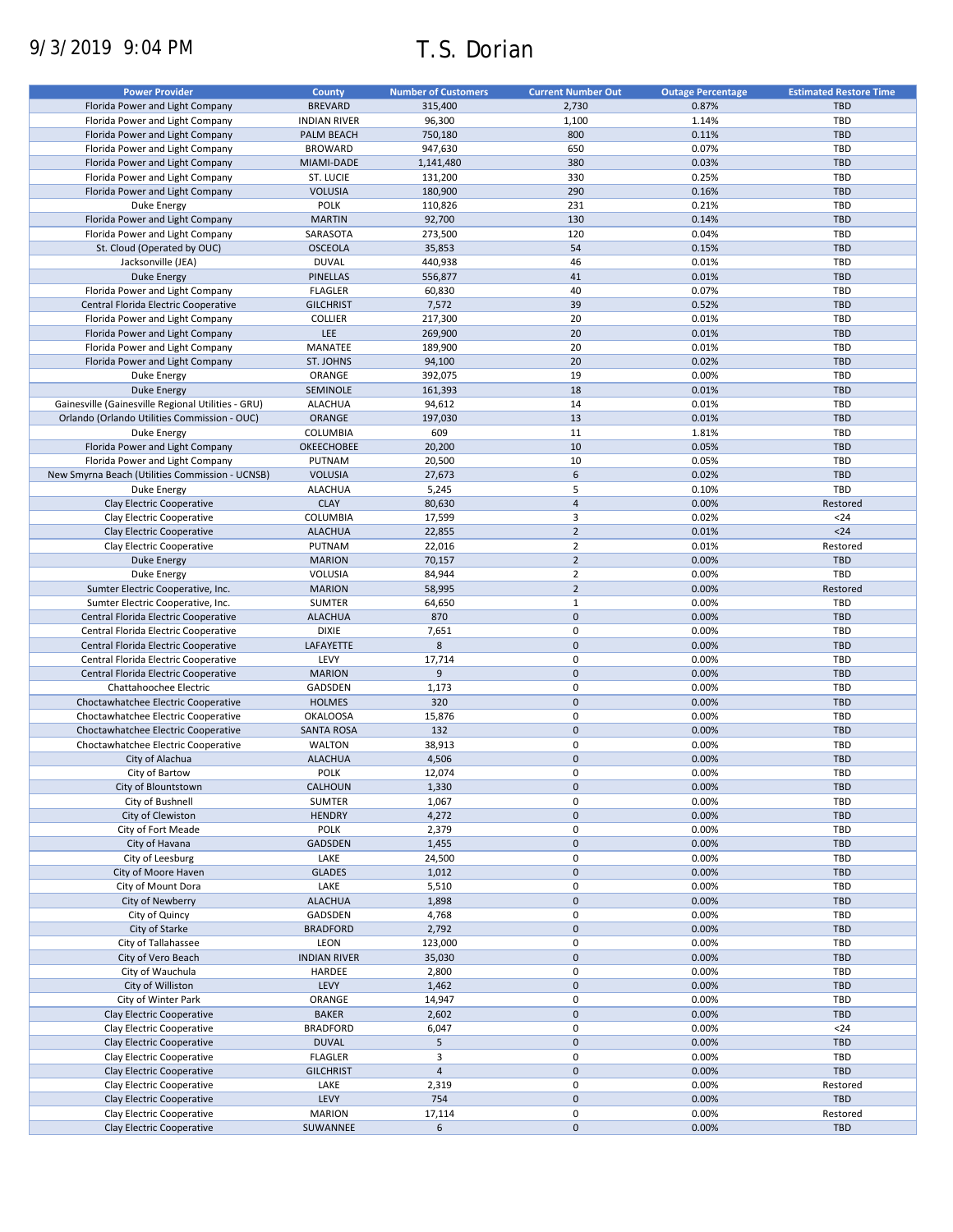# 9/3/2019 9:04 PM T.S. Dorian

| Clay Electric Cooperative                 | <b>UNION</b>      | 4,007       | 0           | 0.00% | TBD        |
|-------------------------------------------|-------------------|-------------|-------------|-------|------------|
| Clay Electric Cooperative                 | <b>VOLUSIA</b>    | 2,233       | $\mathbf 0$ | 0.00% | Restored   |
| Duke Energy                               | BAY               | 1,932       | 0           | 0.00% | TBD        |
|                                           |                   |             |             |       |            |
| <b>Duke Energy</b>                        | <b>BREVARD</b>    | 15          | $\mathbf 0$ | 0.00% | <b>TBD</b> |
| Duke Energy                               | <b>CITRUS</b>     | 49,368      | 0           | 0.00% | TBD        |
| <b>Duke Energy</b>                        | <b>DIXIE</b>      | 1,978       | $\mathbf 0$ | 0.00% | <b>TBD</b> |
| Duke Energy                               | <b>FLAGLER</b>    | 21          | 0           | 0.00% | TBD        |
|                                           |                   |             |             |       |            |
| <b>Duke Energy</b>                        | <b>FRANKLIN</b>   | 10,895      | $\mathbf 0$ | 0.00% | <b>TBD</b> |
| Duke Energy                               | <b>GILCHRIST</b>  | 1,778       | 0           | 0.00% | TBD        |
| <b>Duke Energy</b>                        | <b>GULF</b>       | 6,798       | $\mathbf 0$ | 0.00% | <b>TBD</b> |
| Duke Energy                               | <b>HAMILTON</b>   | 3,226       | 0           | 0.00% | TBD        |
|                                           |                   |             |             |       |            |
| <b>Duke Energy</b>                        | HARDEE            | 45          | $\mathbf 0$ | 0.00% | <b>TBD</b> |
| Duke Energy                               | <b>HERNANDO</b>   | 12,401      | 0           | 0.00% | <b>TBD</b> |
| <b>Duke Energy</b>                        | <b>HIGHLANDS</b>  | 56,870      | $\mathbf 0$ | 0.00% | <b>TBD</b> |
|                                           | HILLSBOROUGH      |             | 0           |       |            |
| Duke Energy                               |                   | 25          |             | 0.00% | <b>TBD</b> |
| <b>Duke Energy</b>                        | <b>JEFFERSON</b>  | 5,033       | $\mathbf 0$ | 0.00% | <b>TBD</b> |
| Duke Energy                               | LAFAYETTE         | 907         | 0           | 0.00% | <b>TBD</b> |
| <b>Duke Energy</b>                        | LAKE              | 89,356      | $\mathbf 0$ | 0.00% | <b>TBD</b> |
|                                           |                   |             | 0           |       |            |
| Duke Energy                               | LEON              | 67          |             | 0.00% | TBD        |
| <b>Duke Energy</b>                        | LEVY              | 3,966       | $\mathbf 0$ | 0.00% | <b>TBD</b> |
| Duke Energy                               | <b>MADISON</b>    | 4,178       | 0           | 0.00% | TBD        |
| <b>Duke Energy</b>                        | <b>OSCEOLA</b>    | 52,463      | $\pmb{0}$   | 0.00% | <b>TBD</b> |
|                                           |                   |             |             |       |            |
| Duke Energy                               | PASCO             | 149,439     | 0           | 0.00% | TBD        |
| <b>Duke Energy</b>                        | <b>SUMTER</b>     | 10,890      | $\mathbf 0$ | 0.00% | <b>TBD</b> |
| Duke Energy                               | SUWANNEE          | 865         | 0           | 0.00% | TBD        |
| <b>Duke Energy</b>                        | <b>TAYLOR</b>     | 6,474       | $\mathbf 0$ | 0.00% | <b>TBD</b> |
|                                           |                   |             |             |       |            |
| Duke Energy                               | WAKULLA           | 7,307       | 0           | 0.00% | TBD        |
| Escambia River Electric Cooperative, Inc. | <b>ESCAMBIA</b>   | 3,477       | $\mathbf 0$ | 0.00% | <b>TBD</b> |
| Escambia River Electric Cooperative, Inc. | <b>SANTA ROSA</b> | 7,779       | 0           | 0.00% | TBD        |
|                                           | <b>MONROE</b>     | 31,744      | $\mathbf 0$ | 0.00% | <b>TBD</b> |
| Florida Keys Electric Cooperative         |                   |             |             |       |            |
| Florida Power and Light Company           | <b>ALACHUA</b>    | 1,400       | 0           | 0.00% | TBD        |
| Florida Power and Light Company           | <b>BAKER</b>      | 5,600       | $\pmb{0}$   | 0.00% | <b>TBD</b> |
| Florida Power and Light Company           | <b>BRADFORD</b>   | 4,260       | $\pmb{0}$   | 0.00% | TBD        |
|                                           |                   |             |             |       |            |
| Florida Power and Light Company           | <b>CHARLOTTE</b>  | 118,000     | $\mathbf 0$ | 0.00% | <b>TBD</b> |
| Florida Power and Light Company           | <b>CLAY</b>       | 1,000       | $\pmb{0}$   | 0.00% | TBD        |
| Florida Power and Light Company           | <b>COLUMBIA</b>   | 14,300      | $\mathbf 0$ | 0.00% | <b>TBD</b> |
| Florida Power and Light Company           | <b>DESOTO</b>     | 17,100      | 0           | 0.00% | TBD        |
|                                           |                   |             |             |       |            |
| Florida Power and Light Company           | <b>DUVAL</b>      | 10          | $\mathbf 0$ | 0.00% | <b>TBD</b> |
| Florida Power and Light Company           | <b>GLADES</b>     | 3,500       | 0           | 0.00% | TBD        |
| Florida Power and Light Company           | <b>HARDEE</b>     | 30          | $\mathbf 0$ | 0.00% | <b>TBD</b> |
| Florida Power and Light Company           | <b>HENDRY</b>     | 10,200      | 0           | 0.00% | TBD        |
|                                           |                   |             |             |       |            |
| Florida Power and Light Company           | <b>HIGHLANDS</b>  | 600         | $\mathbf 0$ | 0.00% | <b>TBD</b> |
| Florida Power and Light Company           | <b>MONROE</b>     | 100         | 0           | 0.00% | TBD        |
| Florida Power and Light Company           | NASSAU            | 23,500      | $\mathbf 0$ | 0.00% | <b>TBD</b> |
| Florida Power and Light Company           | ORANGE            | 10          | 0           | 0.00% | TBD        |
|                                           |                   |             |             |       |            |
| Florida Power and Light Company           | <b>OSCEOLA</b>    | 10          | $\mathbf 0$ | 0.00% | <b>TBD</b> |
| Florida Power and Light Company           | SEMINOLE          | 56,600      | 0           | 0.00% | TBD        |
| Florida Power and Light Company           | SUWANNEE          | 5,100       | $\mathbf 0$ | 0.00% | <b>TBD</b> |
| Florida Power and Light Company           | <b>UNION</b>      | 1,800       | 0           | 0.00% | TBD        |
|                                           |                   |             |             |       |            |
| Florida Public Utilities Corporation      | CALHOUN           | 822         | $\mathbf 0$ | 0.00% | Restored   |
| Florida Public Utilities Corporation      | <b>JACKSON</b>    | 10,302      | 0           | 0.00% | Restored   |
| Florida Public Utilities Corporation      | <b>LIBERTY</b>    | 757         | $\mathbf 0$ | 0.00% | Restored   |
| Florida Public Utilities Corporation      | NASSAU            | 16,152      | 0           | 0.00% | Restored   |
|                                           |                   |             |             |       |            |
| Fort Pierce Utilities Authority           | <b>ST. LUCIE</b>  | 28,827      | $\pmb{0}$   | 0.00% | TBD        |
| Glades Electric Cooperative, Inc.         | <b>GLADES</b>     | 2,882       | 0           | 0.00% | Restored   |
| Glades Electric Cooperative, Inc.         | <b>HARDEE</b>     | $\mathbf 0$ | $\pmb{0}$   |       | TBD        |
|                                           |                   |             |             |       |            |
| Glades Electric Cooperative, Inc.         | <b>HENDRY</b>     | 3,502       | 0           | 0.00% | TBD        |
| Glades Electric Cooperative, Inc.         | <b>HIGHLANDS</b>  | 7,210       | 0           | 0.00% | Restored   |
| Glades Electric Cooperative, Inc.         | OKEECHOBEE        | 2,223       | 0           | 0.00% | TBD        |
| Green Cove Springs Electric               | <b>CLAY</b>       | 4,041       | $\mathbf 0$ | 0.00% | <b>TBD</b> |
|                                           |                   |             |             |       |            |
| Gulf Coast Electric Cooperative, Inc.     | BAY               | 11,485      | 0           | 0.00% | <b>TBD</b> |
| Gulf Coast Electric Cooperative, Inc.     | CALHOUN           | 1,761       | 0           | 0.00% | <b>TBD</b> |
| Gulf Coast Electric Cooperative, Inc.     | <b>GULF</b>       | 4,204       | 0           | 0.00% | <b>TBD</b> |
| Gulf Coast Electric Cooperative, Inc.     | <b>JACKSON</b>    | 45          | $\mathbf 0$ | 0.00% | <b>TBD</b> |
|                                           |                   |             |             |       |            |
| Gulf Coast Electric Cooperative, Inc.     | WALTON            | 103         | 0           | 0.00% | TBD        |
| Gulf Coast Electric Cooperative, Inc.     | WASHINGTON        | 2,461       | 0           | 0.00% | TBD        |
| <b>Gulf Power Company</b>                 | BAY               | 97,368      | 0           | 0.00% | Restored   |
| <b>Gulf Power Company</b>                 | <b>ESCAMBIA</b>   | 154,192     | 0           | 0.00% | Restored   |
|                                           |                   |             |             |       |            |
| <b>Gulf Power Company</b>                 | <b>HOLMES</b>     | 2,578       | 0           | 0.00% | Restored   |
| <b>Gulf Power Company</b>                 | <b>JACKSON</b>    | 1,367       | 0           | 0.00% | Restored   |
| <b>Gulf Power Company</b>                 | <b>OKALOOSA</b>   | 94,652      | 0           | 0.00% | Restored   |
| <b>Gulf Power Company</b>                 | <b>SANTA ROSA</b> | 73,753      | 0           | 0.00% | Restored   |
|                                           |                   |             |             |       |            |
| <b>Gulf Power Company</b>                 | WALTON            | 23,894      | 0           | 0.00% | Restored   |
| <b>Gulf Power Company</b>                 | <b>WASHINGTON</b> | 6,503       | $\pmb{0}$   | 0.00% | Restored   |
|                                           |                   |             |             |       |            |